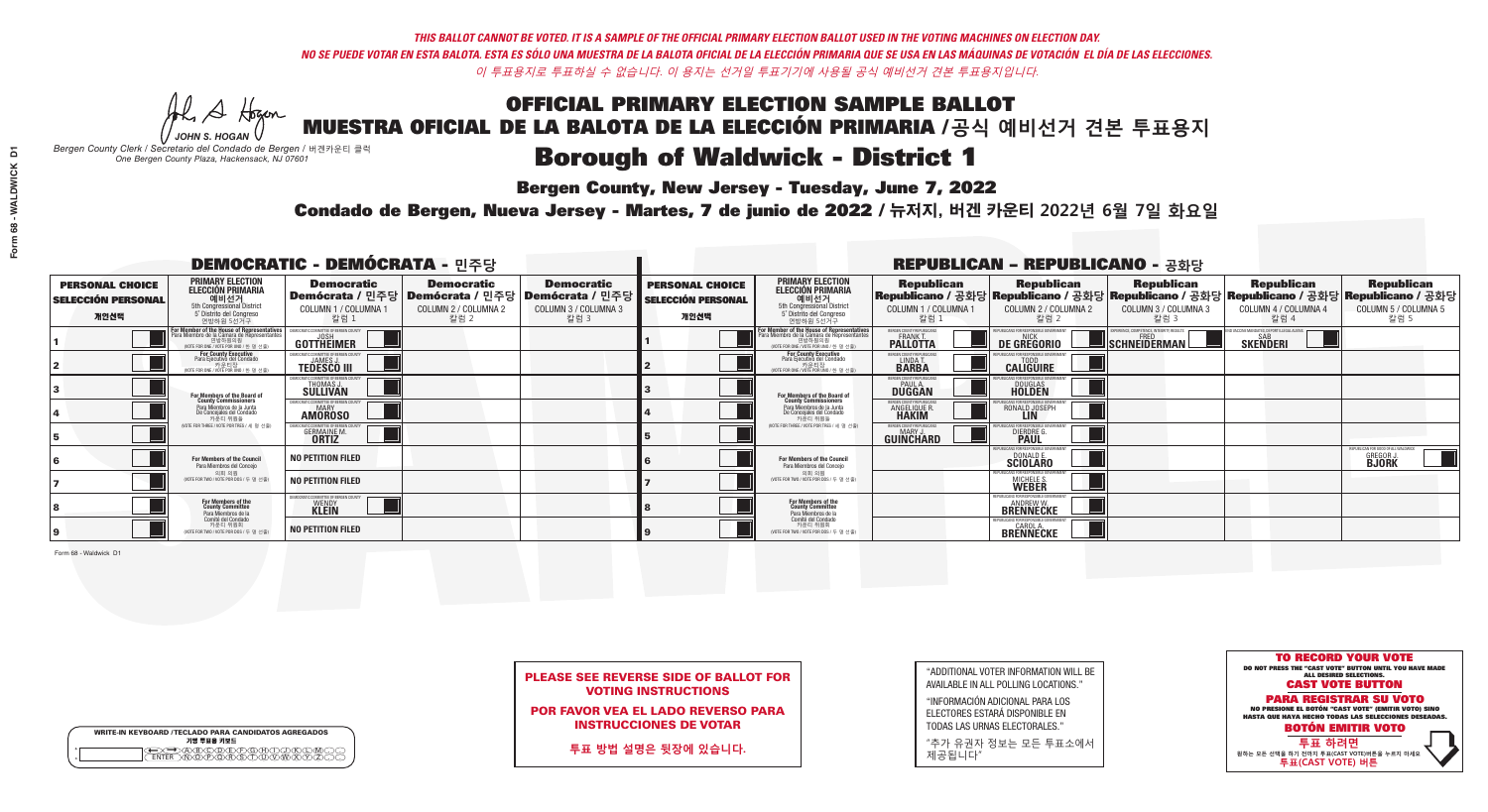**Bergen County, New Jersey - Tuesday, June 7, 2022** 

A Hogen *JOHN S. HOGAN*

| <b>WRITE-IN KEYBOARD /TECLADO PARA CANDIDATOS AGREGADOS</b><br>기명 투표용 키보드 |  |
|---------------------------------------------------------------------------|--|
| <b>FNTFR</b>                                                              |  |

*Bergen County Clerk / Secretario del Condado de Bergen /* 버겐카운티 클럭 *One Bergen County Plaza, Hackensack, NJ 07601*

Condado de Bergen, Nueva Jersey - Martes, 7 de junio de 2022 / 뉴저지, 버겐 카운티 2022년 6월 7일 화요일 *One Bergen County Plaza, Hackensack, NJ 07601*



| <b>PLEASE SEE REVERSE SIDE OF BALLOT FOR</b> |  |
|----------------------------------------------|--|
| <b>VOTING INSTRUCTIONS</b>                   |  |

POR FAVOR VEA EL LADO REVERSO PARA INSTRUCCIONES DE VOTAR

**투표 방법 설명은 뒷장에 있습니다.**

"ADDITIONAL VOTER INFORMATION WILL BE AVAILABLE IN ALL POLLING LOCATIONS."

"INFORMACIÓN ADICIONAL PARA LOS ELECTORES ESTARÁ DISPONIBLE EN TODAS LAS URNAS ELECTORALES."

"추가 유권자 정보는 모든 투표소에서 제공됩니다"

|                                                             |                                                                                                                                                 | <b>DEMOCRATIC - DEMÓCRATA - 민주당</b>                                 |                                                   |                                                                                                        | <b>REPUBLICAN - REPUBLICANO - 공화당</b>                       |                                                                                                                                               |                                                            |                                                                   |                                                         |                                                                                                                                                |                                                                         |
|-------------------------------------------------------------|-------------------------------------------------------------------------------------------------------------------------------------------------|---------------------------------------------------------------------|---------------------------------------------------|--------------------------------------------------------------------------------------------------------|-------------------------------------------------------------|-----------------------------------------------------------------------------------------------------------------------------------------------|------------------------------------------------------------|-------------------------------------------------------------------|---------------------------------------------------------|------------------------------------------------------------------------------------------------------------------------------------------------|-------------------------------------------------------------------------|
| <b>PERSONAL CHOICE</b><br><b>SELECCIÓN PERSONAL</b><br>개인선택 | <b>PRIMARY ELECTION</b><br><b>ELECCIÓN PRIMARIA</b><br>예비선거<br><sup>6</sup> 예비선거<br>5° Distrito del Congreso<br>연방하원 5선거구                       | <b>Democratic</b><br>COLUMN 1 / COLUMNA 1<br>칼럼 :                   | <b>Democratic</b><br>COLUMN 2 / COLUMNA 2<br>칼럼 2 | <b>Democratic</b><br>│Demócrata / 민주당│Demócrata / 민주당│Demócrata / 민주당│<br>COLUMN 3 / COLUMNA 3<br>칼럼 3 | <b>PERSONAL CHOICE</b><br><b>SELECCIÓN PERSONAL</b><br>개인선택 | <b>PRIMARY ELECTION</b><br>ELECCIÓN PRIMARIA<br>예비선거<br>5th Congressional District<br>5° Distrito del Congreso<br>연방하원 5선거구                   | <b>Republican</b><br>COLUMN 1 / COLUMNA 1<br>칼럼 :          | <b>Republican</b><br>COLUMN 2 / COLUMNA 2<br>칼럼                   | <b>Republican</b><br>COLUMN 3 / COLUMNA 3<br>칼럼 3       | <b>Republican</b><br>Republicano / 공화당 Republicano / 공화당 Republicano / 공화당 Republicano / 공화당 Republicano / 공화당<br>COLUMN 4 / COLUMNA 4<br>칼럼 4 | <b>Republican</b><br>COLUMN 5 / COLUMNA 5<br>칼럼 5                       |
|                                                             | <b>r Member of the House of Representatives</b><br>ra Miembro de la Cámara de Representante<br>연방하원의원<br>(VOTE FOR ONE / VOTE POR UNO / 한 명 선출) | DEMOCRATIC COMMITTEE OF BERGEN COL<br>GOTTHEIMER                    |                                                   |                                                                                                        |                                                             | For Member of the House of Representatives<br>Para Miembro de la Cámara de Representantes<br>연방하원의원<br>(WOTE FOR ONE / VOTE POR UNO / 한 명 선출) | ERGEN COUNTY REPUBLICAN<br><b>PALLOTTA</b>                 | DE GREGORIO                                                       | PERIENCE. COMPETENCE. INTEGRITY. RESULT<br>SCHNEIDERMAN | D VACCINE MANDATES, DEPORT ILLEGAL ALIENS<br><b>SKENDERI</b>                                                                                   |                                                                         |
|                                                             | <b>For County Executive</b><br>Para Ejecutivo del Condado<br>7 카운티장<br>(VOTE FOR ONE / VOTE POR UNO / 한 명 선출)                                   | JEMOCRATIC COMMITTEE OF BERGEN COUNTY<br><b>TEDESCO III</b>         |                                                   |                                                                                                        |                                                             | <b>For County Executive</b><br>Para Ejecutivo del Condado<br>│ 카운티장<br>(VOTE FOR ONE / VOTE POR UNO / 한 명 선출)                                 | BERGEN COUNTY REPUBLICAN<br>LINDAT.                        | <b>CALIGUIRE</b>                                                  |                                                         |                                                                                                                                                |                                                                         |
|                                                             | <b>For Members of the Board of<br/>County Commissioners</b>                                                                                     | MOCRATIC COMMITTEE OF BERGEN COUNTY<br><b>SULLIVAN</b>              |                                                   |                                                                                                        |                                                             | For Members of the Board of<br>County Commissioners                                                                                           | ERGEN COUNTY REPUBLICAN<br><b>PAUL A.</b><br><b>DUGGAN</b> | <b>DOUGLAS</b><br><b>HOLDEN</b>                                   |                                                         |                                                                                                                                                |                                                                         |
|                                                             | Para Miembros de la Junta<br>De Concejales del Condado<br>카우티 위원들                                                                               | OCRATIC COMMITTEE OF BERGEN COUNTY<br><b>MARY</b><br><b>AMOROSO</b> |                                                   |                                                                                                        |                                                             | Para Miembros de la Junta<br>De Concejales del Condado<br>카우티 위원들                                                                             | ERGEN COUNTY REPUBLICAN<br><b>ANGELIQUE R<br/>HAKIM</b>    | RONALD JOSEPH                                                     |                                                         |                                                                                                                                                |                                                                         |
|                                                             | NOTE FOR THREE / VOTE POR TRES / 세 명 선출)                                                                                                        | RATIC COMMITTEE OF BERGEN CO:<br><b>GERMAINE M.</b><br><b>ORTIZ</b> |                                                   |                                                                                                        |                                                             | (VOTE FOR THREE / VOTE POR TRES / 세 명 선출                                                                                                      | BERGEN COUNTY REPUBLICANS<br>MARY .I<br>GUINCHARD          | FOR RESPONSIBLE GO<br><b>DIERDRE</b> Q                            |                                                         |                                                                                                                                                |                                                                         |
|                                                             | For Members of the Council<br>Para Miembros del Concejo                                                                                         | <b>NO PETITION FILED</b>                                            |                                                   |                                                                                                        |                                                             | <b>For Members of the Council</b><br>Para Miembros del Conceio                                                                                |                                                            | PUBLICANS FOR RESPONSIBLE GO<br><b>SCIOLARO</b>                   |                                                         |                                                                                                                                                | REPUBLICAN FOR GOOD OF ALL WALDWICK<br><b>GREGOR J.</b><br><b>BJORK</b> |
|                                                             | 의회 의원<br>NOTE FOR TWO / VOTE POR DOS / 두 명 선출                                                                                                   | <b>NO PETITION FILED</b>                                            |                                                   |                                                                                                        |                                                             | 의회 의원<br>WOTE FOR TWO / VOTE POR DOS / 두 명 선출)                                                                                                |                                                            | PUBLICANS FOR RESPONSIBLE GOVERNMEN<br>MICHELE S.<br><b>WEBER</b> |                                                         |                                                                                                                                                |                                                                         |
|                                                             | For Members of the<br>County Committee<br>Para Miembros de la                                                                                   | MOCRATIC COMMITTEE OF BERGEN COUNTY:<br><b>PARADISO Jr.</b>         |                                                   |                                                                                                        |                                                             | For Members of the<br>County Committee<br>Para Miembros de la<br>Comité del Condado                                                           |                                                            | FPUBLICANS FOR RESPONSIBLE GO<br>AI FX<br><b>QUINTANILLA</b>      |                                                         |                                                                                                                                                |                                                                         |
|                                                             | Comité del Condado<br>카운티 위원회<br>(VOTE FOR TWO / VOTE POR DOS / 두 명 선출)                                                                         | <b>NO PETITION FILED</b>                                            |                                                   |                                                                                                        |                                                             | 카운티 위원회<br>WOTE FOR TWO / VOTE POR DOS / 두 명 선출)                                                                                              |                                                            | EPUBLICANS FOR RESPONSIBLE GOVERNMENT<br><b>LUCIANO</b>           |                                                         |                                                                                                                                                |                                                                         |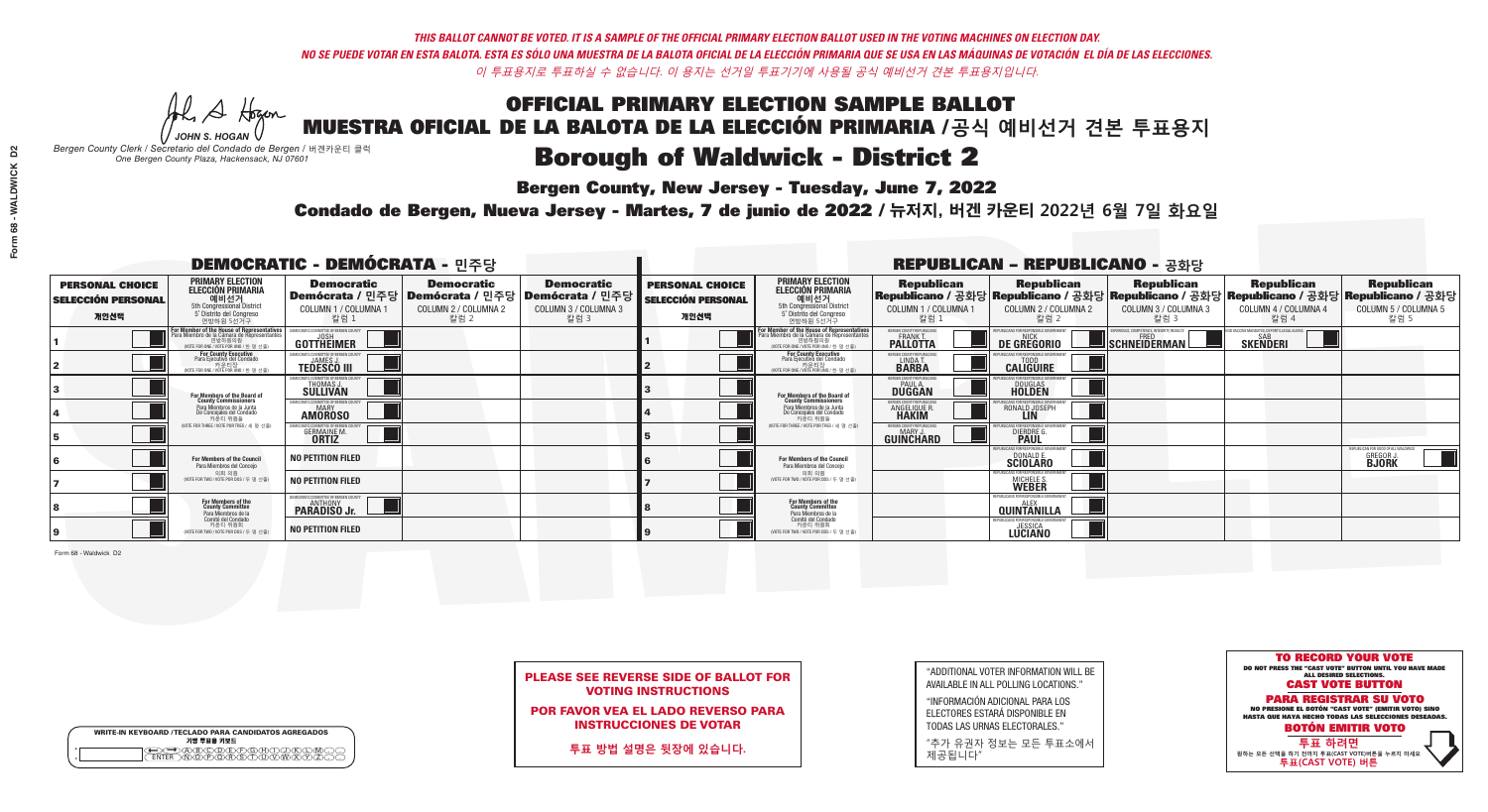**Bergen County, New Jersey - Tuesday, June 7, 2022** 

A Hogen *JOHN S. HOGAN*

| <b>WRITE-IN KEYBOARD /TECLADO PARA CANDIDATOS AGREGADOS</b><br>기명 투표용 키보드 |  |
|---------------------------------------------------------------------------|--|
| ACBCODECPGCHOX<br><u>\ጝሸጽ</u> ጽጽችአ                                        |  |

*Bergen County Clerk / Secretario del Condado de Bergen /* 버겐카운티 클럭 *One Bergen County Plaza, Hackensack, NJ 07601*

Condado de Bergen, Nueva Jersey - Martes, 7 de junio de 2022 / 뉴저지, 버겐 카운티 2022년 6월 7일 화요일 *One Bergen County Plaza, Hackensack, NJ 07601*



| <b>PLEASE SEE REVERSE SIDE OF BALLOT FOR</b> |
|----------------------------------------------|
| <b>VOTING INSTRUCTIONS</b>                   |

POR FAVOR VEA EL LADO REVERSO PARA INSTRUCCIONES DE VOTAR

**투표 방법 설명은 뒷장에 있습니다.**

"ADDITIONAL VOTER INFORMATION WILL BE AVAILABLE IN ALL POLLING LOCATIONS."

"INFORMACIÓN ADICIONAL PARA LOS ELECTORES ESTARÁ DISPONIBLE EN TODAS LAS URNAS ELECTORALES."

"추가 유권자 정보는 모든 투표소에서 제공됩니다"

| <b>DEMOCRATIC - DEMÓCRATA - 민주당</b>                         |                                                                                                                                             |                                                                     |                                                   |                                                                                                        | <b>REPUBLICAN - REPUBLICANO - 공화당</b>                       |                                                                                                                                               |                                                               |                                                  |                                                                                                                                                |                                                                    |                                                                         |
|-------------------------------------------------------------|---------------------------------------------------------------------------------------------------------------------------------------------|---------------------------------------------------------------------|---------------------------------------------------|--------------------------------------------------------------------------------------------------------|-------------------------------------------------------------|-----------------------------------------------------------------------------------------------------------------------------------------------|---------------------------------------------------------------|--------------------------------------------------|------------------------------------------------------------------------------------------------------------------------------------------------|--------------------------------------------------------------------|-------------------------------------------------------------------------|
| <b>PERSONAL CHOICE</b><br><b>SELECCIÓN PERSONAL</b><br>개인선택 | <b>PRIMARY ELECTION</b><br><b>ELECCIÓN PRIMARIA</b><br>예비선거<br>5th Congressional District<br>5° Distrito del Congreso<br>연방하원 5선거구          | <b>Democratic</b><br>COLUMN 1 / COLUMNA 1<br>칼럼 1                   | <b>Democratic</b><br>COLUMN 2 / COLUMNA 2<br>칼럼 2 | <b>Democratic</b><br>│Demócrata / 민주당│Demócrata / 민주당│Demócrata / 민주당│<br>COLUMN 3 / COLUMNA 3<br>칼럼 3 | <b>PERSONAL CHOICE</b><br><b>SELECCIÓN PERSONAL</b><br>개인선택 | <b>PRIMARY ELECTION</b><br>ELECCIÓN PRIMARIA<br>예비선거<br>5th Congressional District<br>5° Distrito del Congreso<br>연방하원 5선거구                   | <b>Republican</b><br>COLUMN 1 / COLUMNA 1<br>飞람.              | <b>Republican</b><br>COLUMN 2 / COLUMNA 2<br>칼럼. | <b>Republican</b><br>Republicano / 공화당 Republicano / 공화당 Republicano / 공화당 Republicano / 공화당 Republicano / 공화당<br>COLUMN 3 / COLUMNA 3<br>칼럼 3 | <b>Republican</b><br>COLUMN 4 / COLUMNA 4<br>칼럼 4                  | <b>Republican</b><br>COLUMN 5 / COLUMNA 5<br>칼럼 5                       |
|                                                             | or Member of the House of Representatives<br>ara Miembro de la Cámara de Representantes<br>연방하원의원<br>(VOTE FOR ONE / VOTE POR UNO / 한 명 선출) | DEMOCRATIC COMMITTEE OF BERGEN COUNT<br>GOTTHEIMER                  |                                                   |                                                                                                        |                                                             | For Member of the House of Representatives<br>Para Miembro de la Cámara de Representantes<br>연방하원의원<br>(VOTE FOR ONE / VOTE POR UNO / 한 명 선출) | BERGEN COUNTY REPUBLICAN:<br><b>PALLOTTA</b>                  | DE GREGORIO                                      | SCHNEIDERMAN                                                                                                                                   | VACCINE MANDATES, DEPORT ILLEGAL ALIENS.<br><b>SAB</b><br>SKEÑDERI |                                                                         |
|                                                             | For County Executive<br>Para Ejecutivo del Condado<br>가운티장 - 카운티장<br>(VOTE FOR ONE / VOTE POR UNO / 한 명 선출)                                 | DEMOCRATIC COMMITTEE OF BERGEN COUNTY<br><b>TEDESCO III</b>         |                                                   |                                                                                                        |                                                             | <b>For County Executive</b><br>Para Ejecutivo del Condado<br>. 카운티장<br>(VOTE FOR ONE / VOTE POR UNO / 한 명 선출)                                 | BERGEN COUNTY REPUBLICAN<br>LINDA T.                          | <b>CALIGUIRE</b>                                 |                                                                                                                                                |                                                                    |                                                                         |
|                                                             | <b>For Members of the Board of<br/>County Commissioners</b>                                                                                 | MOCRATIC COMMITTEE OF BERGEN COUNTY<br>THOMAS J.<br><b>SÜLLIVAN</b> |                                                   |                                                                                                        |                                                             | For Members of the Board of<br>County Commissioners                                                                                           | ERGEN COUNTY REPUBLICAN:<br><b>PAUL A.</b><br><b>DUGGAN</b>   | <b>DOUGLAS</b>                                   |                                                                                                                                                |                                                                    |                                                                         |
|                                                             | Para Miembros de la Junta<br>De Concejales del Condado<br>카운티 위원들                                                                           | <b>CRATIC COMMITTEE OF BERGEN COUNT</b><br>MARY<br><b>AMOROSO</b>   |                                                   |                                                                                                        |                                                             | Para Miembros de la Junta<br>De Concejales del Condado<br>카운티 위원들                                                                             | RGEN COUNTY REPUBLICAN!<br><b>ANGELIQUE R</b><br><b>HAKIM</b> | RONALD JOSEPH<br><b>LIN</b>                      |                                                                                                                                                |                                                                    |                                                                         |
|                                                             | NOTE FOR THREE / VOTE POR TRES / 세 명 선출)                                                                                                    | IC COMMITTEE OF BERGEN CO<br><b>GERMAINE M.</b>                     |                                                   |                                                                                                        |                                                             | NOTE FOR THREE / VOTE POR TRES / 세 명 선출                                                                                                       | ERGEN COUNTY REPUBLICANS<br><b>MARY J</b><br>GUINCHARD        | FOR RESPONSIBLE GO<br><b>DIERDRE</b>             |                                                                                                                                                |                                                                    |                                                                         |
|                                                             | For Members of the Council<br>Para Miembros del Concejo                                                                                     | <b>NO PETITION FILED</b>                                            |                                                   |                                                                                                        |                                                             | For Members of the Council<br>Para Miembros del Concejo                                                                                       |                                                               | BLICANS FOR RESPONSIBI F GO<br><b>SCIOLARO</b>   |                                                                                                                                                |                                                                    | REPUBLICAN FOR GOOD OF ALL WALDWICK<br><b>GREGOR J.</b><br><b>BJORK</b> |
|                                                             | 의회 의원<br>NOTE FOR TWO / VOTE POR DOS / 두 명 선출                                                                                               | <b>NO PETITION FILED</b>                                            |                                                   |                                                                                                        |                                                             | 의회 의원<br>NOTE FOR TWO / VOTE POR DOS / 두 명 선출)                                                                                                |                                                               | MICHELE S.                                       |                                                                                                                                                |                                                                    |                                                                         |
|                                                             | For Members of the<br>County Committee<br>Para Miembros de la<br>Comité del Condado                                                         | <b>OCRATIC COMMITTEE OF BERGEN CO</b><br><b>WEINER</b>              |                                                   |                                                                                                        |                                                             | For Members of the<br>County Committee<br>Para Miembros de la<br>Comité del Condado                                                           |                                                               | <b>DONALD E.</b><br>SCIOLARO                     |                                                                                                                                                |                                                                    |                                                                         |
|                                                             | 카운티 위원회<br>NOTE FOR TWO / VOTE POR DOS / 두 명 선출)                                                                                            | <b>NO PETITION FILED</b>                                            |                                                   |                                                                                                        |                                                             | 카운티 위원회<br>NOTE FOR TWO / VOTE POR DOS / 두 명 선출)                                                                                              |                                                               | <b>SCIOLARD</b>                                  |                                                                                                                                                |                                                                    |                                                                         |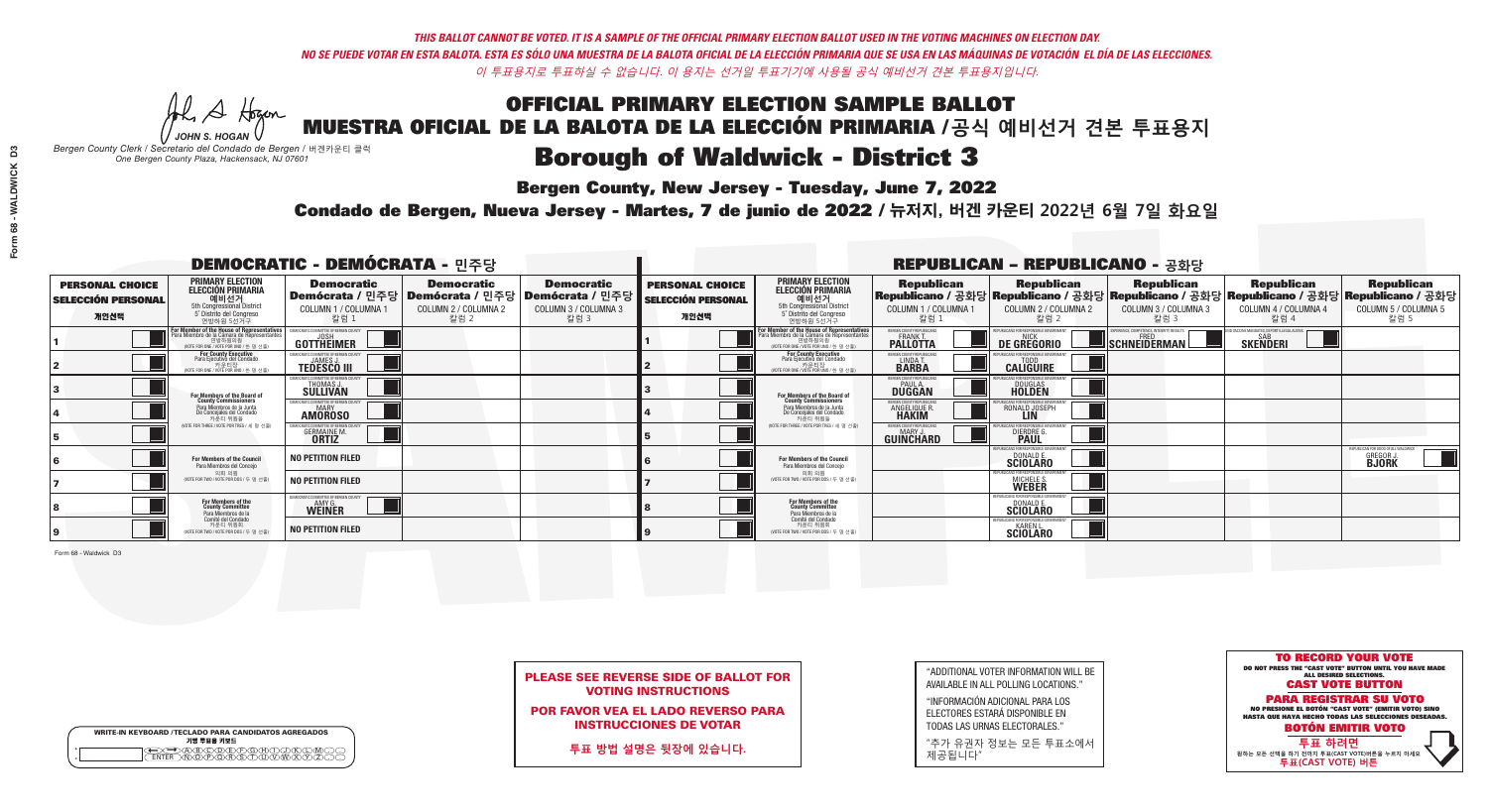**Bergen County, New Jersey - Tuesday, June 7, 2022** 

A Hogen *JOHN S. HOGAN*

| <b>WRITE-IN KEYBOARD /TECLADO PARA CANDIDATOS AGREGADOS</b><br>기명 투표용 키보드 |  |
|---------------------------------------------------------------------------|--|
| ABODDFGAA<br><u> አው</u> ጅ የአማርኛ                                           |  |

*Bergen County Clerk / Secretario del Condado de Bergen /* 버겐카운티 클럭 *One Bergen County Plaza, Hackensack, NJ 07601*

Condado de Bergen, Nueva Jersey - Martes, 7 de junio de 2022 / 뉴저지, 버겐 카운티 2022년 6월 7일 화요일 *One Bergen County Plaza, Hackensack, NJ 07601*



|  | <b>PLEASE SEE REVERSE SIDE OF BALLOT FOR</b> |  |  |
|--|----------------------------------------------|--|--|
|  | <b>VOTING INSTRUCTIONS</b>                   |  |  |

POR FAVOR VEA EL LADO REVERSO PARA INSTRUCCIONES DE VOTAR

**투표 방법 설명은 뒷장에 있습니다.**

| "ADDITIONAL VOTER INFORMATION WILL BE |
|---------------------------------------|
| AVAILABLE IN ALL POLLING LOCATIONS."  |

"INFORMACIÓN ADICIONAL PARA LOS ELECTORES ESTARÁ DISPONIBLE EN TODAS LAS URNAS ELECTORALES."

"추가 유권자 정보는 모든 투표소에서 제공됩니다"

|                                                             |                                                                                                                                           | <b>DEMOCRATIC - DEMÓCRATA - 민주당</b>                                 |                                                   |                                                                                                              |                                                             |                                                                                                                                               |                                                          | <b>REPUBLICAN - REPUBLICANO - 공화당</b>                                          |                                                                                                                                                |                                                    |                                                                         |
|-------------------------------------------------------------|-------------------------------------------------------------------------------------------------------------------------------------------|---------------------------------------------------------------------|---------------------------------------------------|--------------------------------------------------------------------------------------------------------------|-------------------------------------------------------------|-----------------------------------------------------------------------------------------------------------------------------------------------|----------------------------------------------------------|--------------------------------------------------------------------------------|------------------------------------------------------------------------------------------------------------------------------------------------|----------------------------------------------------|-------------------------------------------------------------------------|
| <b>PERSONAL CHOICE</b><br><b>SELECCIÓN PERSONAL</b><br>개인선택 | <b>PRIMARY ELECTION</b><br><b>ELECCIÓN PRIMARIA</b><br>예비선거<br><sup>6</sup> 예비선거<br>5° Distrito del Congreso<br>연방하원 5선거구                 | <b>Democratic</b><br>COLUMN 1 / COLUMNA 1<br>칼럼 1                   | <b>Democratic</b><br>COLUMN 2 / COLUMNA 2<br>칼럼 2 | <b>Democratic</b><br>  Demócrata / 민주당   Demócrata / 민주당   Demócrata / 민주당  <br>COLUMN 3 / COLUMNA 3<br>칼럼 3 | <b>PERSONAL CHOICE</b><br><b>SELECCIÓN PERSONAL</b><br>개인선택 | <b>PRIMARY ELECTION</b><br>ELECCIÓN PRIMARIA<br>예비선거<br>5th Congressional District<br>5° Distrito del Congreso<br>연방하원 5선거구                   | <b>Republican</b><br>COLUMN 1 / COLUMNA 1<br>칼럼.         | <b>Republican</b><br>COLUMN 2 / COLUMNA 2<br>칼럼.                               | <b>Republican</b><br>Republicano / 공화당 Republicano / 공화당 Republicano / 공화당 Republicano / 공화당 Republicano / 공화당<br>COLUMN 3 / COLUMNA 3<br>칼럼 3 | <b>Republican</b><br>COLUMN 4 / COLUMNA 4<br>칼럼 4  | <b>Republican</b><br>COLUMN 5 / COLUMNA 5<br>칼럼 5                       |
|                                                             | or Member of the House of Representatives<br>ra Miembro de la Cámara de Representante<br>연방하원의원<br>(VOTE FOR ONE / VOTE POR UNO / 한 명 선출) | DEMOCRATIC COMMITTEE OF BERGEN COUNT<br>GOTTHEIMER                  |                                                   |                                                                                                              |                                                             | For Member of the House of Representatives<br>Para Miembro de la Cámara de Representantes<br>연방하원의원<br>(VOTE FOR ONE / VOTE POR UNO / 한 명 선출) | ERGEN COUNTY REPUBLICAN:<br><b>PALLOTTA</b>              | DE GREGORIO                                                                    | ERIENCE, COMPETENCE, INTEGRITY, RESULT;<br>$\blacksquare$  schneiderman $\mathbin{\mathsf{L}}$                                                 | VACCINE MANDATES, DEPORT ILLEGAL ALIEN<br>SKEÑDERI |                                                                         |
|                                                             | <b>For County Executive</b><br>Para Ejecutivo del Condado<br>7 카운티장<br>(VOTE FOR ONE / VOTE POR UNO / 한 명 선출)                             | JEMOCRATIC COMMITTEE OF BERGEN COUNTY<br><b>TEDESCO III</b>         |                                                   |                                                                                                              |                                                             | For County Executive<br>Para Ejecutivo del Condado<br>7 카운티장<br>(VOTE FOR ONE / VOTE POR UNO / 한 명 선출)                                        | BERGEN COUNTY REPUBLICAN:<br>LINDAT.                     | <b>CALIGUIRE</b>                                                               |                                                                                                                                                |                                                    |                                                                         |
|                                                             | <b>For Members of the Board of<br/>County Commissioners</b>                                                                               | EMOCRATIC COMMITTEE OF BERGEN COUNTY<br><b>SULLIVAN</b>             |                                                   |                                                                                                              |                                                             | For Members of the Board of<br>County Commissioners                                                                                           | ERGEN COUNTY REPUBLICAN<br><b>DUGGAN</b>                 | <b>DOUGLAS</b><br><b>HOLDEN</b>                                                |                                                                                                                                                |                                                    |                                                                         |
|                                                             | Para Miembros de la Junta<br>De Concejales del Condado<br>카우티 위원들                                                                         | OCRATIC COMMITTEE OF BERGEN COUNTY<br><b>MARY</b><br><b>AMOROSO</b> |                                                   |                                                                                                              |                                                             | Para Miembros de la Junta<br>De Concejales del Condado<br>카운티 위원들                                                                             | ERGEN COUNTY REPUBLICAN:<br><b>ANGELIQUE R<br/>HAKIM</b> | RONALD JOSEPH<br><b>LIN</b>                                                    |                                                                                                                                                |                                                    |                                                                         |
|                                                             | NOTE FOR THREE / VOTE POR TRES / 세 명 선출)                                                                                                  | RATIC COMMITTEE OF BERGEN CO:<br><b>GERMAINE M.</b>                 |                                                   |                                                                                                              |                                                             | NOTE FOR THREE / VOTE POR TRES / 세 명 선출                                                                                                       | BERGEN COUNTY REPUBLICANS<br>MARY J<br>GUINCHARD         | FOR RESPONSIBLE GC<br><b>DIERDRE</b>                                           |                                                                                                                                                |                                                    |                                                                         |
|                                                             | For Members of the Council<br>Para Miembros del Concejo                                                                                   | <b>NO PETITION FILED</b>                                            |                                                   |                                                                                                              |                                                             | For Members of the Council<br>Para Miembros del Conceio                                                                                       |                                                          | PUBLICANS FOR RESPONSIBLE GO<br><b>SCIOLARD</b>                                |                                                                                                                                                |                                                    | REPUBLICAN FOR GOOD OF ALL WALDWICK<br><b>GREGOR J.</b><br><b>BJORK</b> |
|                                                             | 의회 의원<br>NOTE FOR TWO / VOTE POR DOS / 두 명 선출                                                                                             | <b>NO PETITION FILED</b>                                            |                                                   |                                                                                                              |                                                             | 의회 의원<br>NOTE FOR TWO / VOTE POR DOS / 두 명 선출)                                                                                                |                                                          | PUBLICANS FOR RESPONSIBLE GOVERNMEN<br>MICHELE S.                              |                                                                                                                                                |                                                    |                                                                         |
|                                                             | For Members of the<br>County Committee<br>Para Miembros de la                                                                             | <b>NO PETITION FILED</b>                                            |                                                   |                                                                                                              |                                                             | For Members of the<br>County Committee<br>Para Miembros de la<br>Comité del Condado                                                           |                                                          | FPUBLICANS FOR RESPONSIBLE G<br><b>RICHARD W</b><br><b>CERICOLA</b>            |                                                                                                                                                |                                                    |                                                                         |
|                                                             | Comité del Condado<br>카운티 위원회<br>(VOTE FOR TWO / VOTE POR DOS / 두 명 선출)                                                                   | <b>NO PETITION FILED</b>                                            |                                                   |                                                                                                              |                                                             | 카운티 위원회<br>WOTE FOR TWO / VOTE POR DOS / 두 명 선출)                                                                                              |                                                          | FPURI ICANS FOR RESPONSIBLE GOVERNMENT<br><b>DEBORAH</b><br><b>DELLAVECHIA</b> |                                                                                                                                                |                                                    |                                                                         |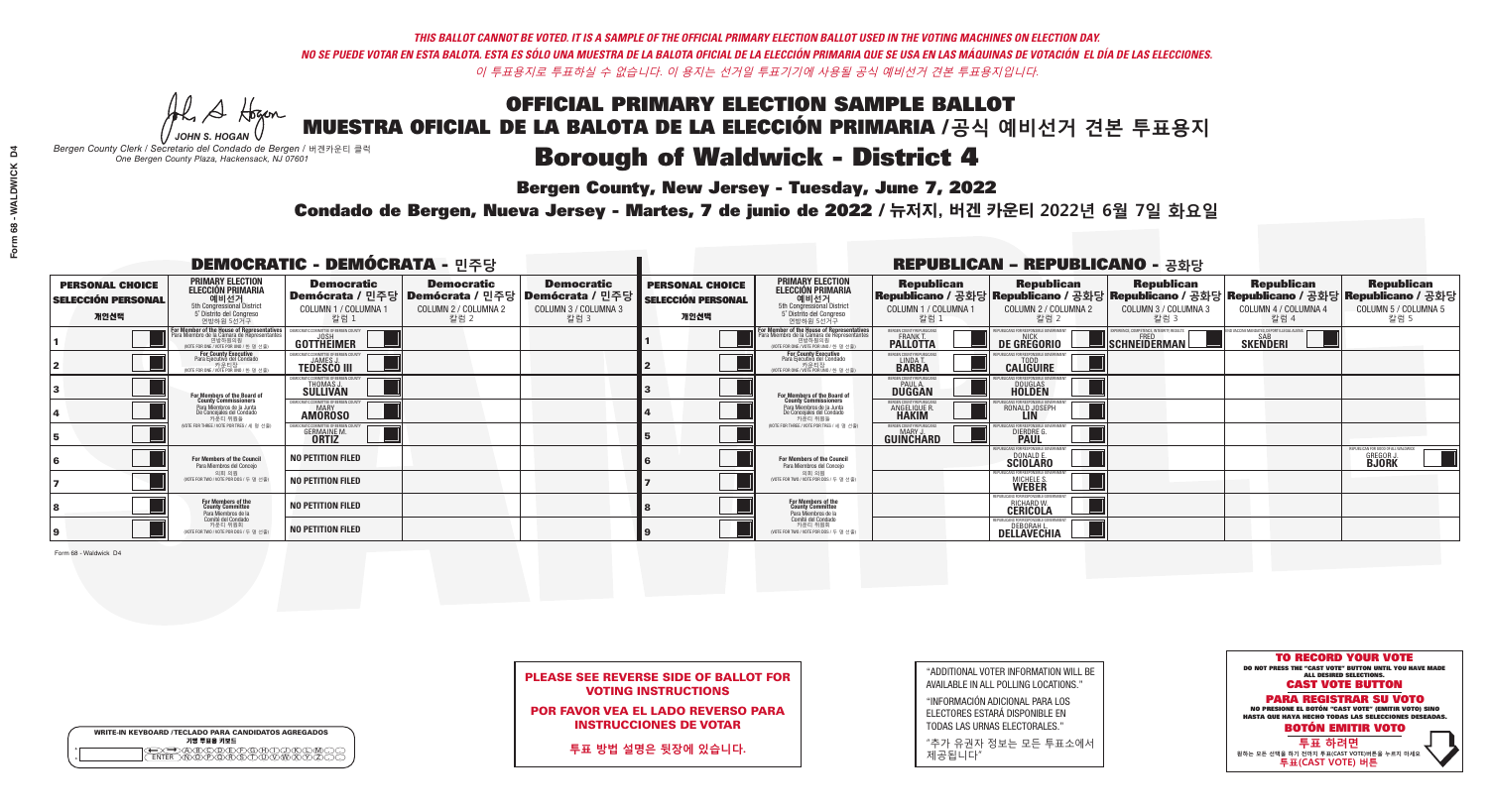**Bergen County, New Jersey - Tuesday, June 7, 2022** 

A Hogen *JOHN S. HOGAN*

| <b>WRITE-IN KEYBOARD /TECLADO PARA CANDIDATOS AGREGADOS</b><br>기명 투표용 키보드 |  |
|---------------------------------------------------------------------------|--|
| A)B)C)D)E)(F)(G)(H)(1<br><u>ጒ፝፟፟፟</u> ፟፝፟፟፟፝ዀ፝ዀ፝፟ዀ                        |  |

*Bergen County Clerk / Secretario del Condado de Bergen /* 버겐카운티 클럭 *One Bergen County Plaza, Hackensack, NJ 07601*

Condado de Bergen, Nueva Jersey - Martes, 7 de junio de 2022 / 뉴저지, 버겐 카운티 2022년 6월 7일 화요일 *One Bergen County Plaza, Hackensack, NJ 07601*



PLEASE SEE REVERSE SIDE OF BALLOT FOR VOTING INSTRUCTIONS

POR FAVOR VEA EL LADO REVERSO PARA INSTRUCCIONES DE VOTAR

**투표 방법 설명은 뒷장에 있습니다.**

| "ADDITIONAL VOTER INFORMATION WILL BE |
|---------------------------------------|
| AVAILABLE IN ALL POLLING LOCATIONS."  |

"INFORMACIÓN ADICIONAL PARA LOS ELECTORES ESTARÁ DISPONIBLE EN TODAS LAS URNAS ELECTORALES."

"추가 유권자 정보는 모든 투표소에서 제공됩니다"

| <b>DEMOCRATIC - DEMÓCRATA - 민주당</b>                         |                                                                                                                                               |                                                                                       |                                                   |                                                                        |                                                             |                                                                                                                                               |                                                                | <b>REPUBLICAN - REPUBLICANO - 공화당</b>                                                                                                          |                                                          |                                                           |                                                                         |
|-------------------------------------------------------------|-----------------------------------------------------------------------------------------------------------------------------------------------|---------------------------------------------------------------------------------------|---------------------------------------------------|------------------------------------------------------------------------|-------------------------------------------------------------|-----------------------------------------------------------------------------------------------------------------------------------------------|----------------------------------------------------------------|------------------------------------------------------------------------------------------------------------------------------------------------|----------------------------------------------------------|-----------------------------------------------------------|-------------------------------------------------------------------------|
| <b>PERSONAL CHOICE</b><br><b>SELECCIÓN PERSONAL</b><br>개인선택 | <b>PRIMARY ELECTION</b><br><b>ELECCIÓN PRIMARIA</b><br>예비선거<br><sup>5th</sup> Congressional District<br>5° Distrito del Congreso<br>연방하원 5선거구 | <b>Democratic</b><br>│Demócrata / 민주당│Demócrata / 민주당<br>COLUMN 1 / COLUMNA 1<br>칼럼 1 | <b>Democratic</b><br>COLUMN 2 / COLUMNA 2<br>칼럼 2 | <b>Democratic</b><br>│Demócrata / 민주당│<br>COLUMN 3 / COLUMNA 3<br>칼럼 3 | <b>PERSONAL CHOICE</b><br><b>SELECCIÓN PERSONAL</b><br>개인선택 | <b>PRIMARY ELECTION</b><br>ELECCIÓN PRIMARIA<br>5th Congressional District<br>5° Distrito del Congreso<br>연방하원 5선거구                           | <b>Republican</b><br>COLUMN 1 / COLUMNA 1<br>칼럼 :              | <b>Republican</b><br>Republicano / 공화당 Republicano / 공화당 Republicano / 공화당 Republicano / 공화당 Republicano / 공화당<br>COLUMN 2 / COLUMNA 2<br>칼럼 2 | <b>Republican</b><br>COLUMN 3 / COLUMNA 3<br>칼럼 3        | <b>Republican</b><br>COLUMN 4 / COLUMNA 4<br>칼럼 4         | <b>Republican</b><br>COLUMN 5 / COLUMNA 5<br>칼럼 5                       |
|                                                             | or Member of the House of Representatives<br>a Miembro de la Cámara de Representante<br>연방하원의원<br>(VOTE FOR ONE / VOTE POR UNO / 한 명 선출)      | DEMOCRATIC COMMITTEE OF BERGEN COUNTY<br>GOTTHEIMER                                   |                                                   |                                                                        |                                                             | For Member of the House of Representatives<br>Para Miembro de la Cámara de Representantes<br>연방하원의원<br>(VOTE FOR ONE / VOTE POR UNO / 한 명 선출) | ERGEN COUNTY REPUBLICANS<br><b>FRANKT</b>                      | DE GREGORIO                                                                                                                                    | PERIENCE, COMPETENCE, INTEGRITY, RESULTS<br>SCHNEIDERMAN | VD VACCINE MANDATES, DEPORT ILLEGAL ALIENS.  <br>SKEÑDERI |                                                                         |
|                                                             | <b>For County Executive</b><br>Para Ejecutivo del Condado<br>NOTE FOR ONE / VOTE POR UNO / 한 명 선출)                                            | JEMOCRATIC COMMITTEE OF BERGEN COUNTY<br><b>TEDESCO III</b>                           |                                                   |                                                                        |                                                             | For County Executive<br>Para Ejecutivo del Condado<br>7 카운티장<br>(VOTE FOR ONE / VOTE POR UNO / 한 명 선출                                         | BERGEN COUNTY REPUBLICAN:<br>LINDA T.                          | <b>CALIGUIRE</b>                                                                                                                               |                                                          |                                                           |                                                                         |
|                                                             | <b>For Members of the Board of<br/>County Commissioners</b>                                                                                   | MOCRATIC COMMITTEE OF BERGEN COUNTY:<br><b>SULLIVAN</b>                               |                                                   |                                                                        |                                                             | For Members of the Board of<br>County Commissioners                                                                                           | ERGEN COUNTY REPUBLICAN<br><b>DUGGAN</b>                       | <b>DOUGLAS</b>                                                                                                                                 |                                                          |                                                           |                                                                         |
|                                                             | Para Miembros de la Junta<br>De Concejales del Condado<br>카운티 위원들                                                                             | <b>10CRATIC COMMITTEE OF BERGEN COUNTY</b><br><b>AMOROSO</b>                          |                                                   |                                                                        |                                                             | Para Miembros de la Junta<br>De Concejales del Condado<br>카운티 위원들                                                                             | ERGEN COUNTY REPUBLICAN:<br><b>ANGELIQUE R</b><br><b>HAKIM</b> | RONALD JOSEPH<br><b>LIN</b>                                                                                                                    |                                                          |                                                           |                                                                         |
|                                                             | NOTE FOR THREE / VOTE POR TRES / 세 명 선출)                                                                                                      | CRATIC COMMITTEE OF BERGEN CO<br><b>GERMAINE M.</b>                                   |                                                   |                                                                        |                                                             | NOTE FOR THREE / VOTE POR TRES / 세 명 선출                                                                                                       | BERGEN COUNTY REPUBLICANS<br>MARY J.<br>GUINCHARD              | S FOR RESPONSIBI E GC<br><b>DIERDRE</b>                                                                                                        |                                                          |                                                           |                                                                         |
|                                                             | For Members of the Council<br>Para Miembros del Conceio                                                                                       | <b>NO PETITION FILED</b>                                                              |                                                   |                                                                        |                                                             | For Members of the Council<br>Para Miembros del Conceio                                                                                       |                                                                | PUBLICANS FOR RESPONSIBLE G<br><b>SCIOLARO</b>                                                                                                 |                                                          |                                                           | REPUBLICAN FOR GOOD OF ALL WALDWICK<br><b>GREGOR J.</b><br><b>BJORK</b> |
|                                                             | 의회 의원<br>NOTE FOR TWO / VOTE POR DOS / 두 명 선출                                                                                                 | <b>NO PETITION FILED</b>                                                              |                                                   |                                                                        |                                                             | 의회 의원<br>(VOTE FOR TWO / VOTE POR DOS / 두 명 선출)                                                                                               |                                                                | PUBLICANS FOR RESPONSIBLE GOVERNMEN<br>MICHELE S.                                                                                              |                                                          |                                                           |                                                                         |
|                                                             | For Members of the<br>County Committee<br>Para Miembros de la<br>Comité del Condado                                                           | <b>NO PETITION FILED</b>                                                              |                                                   |                                                                        |                                                             | For Members of the<br>County Committee<br>Para Miembros de la<br>Comité del Condado                                                           |                                                                | REPUBLICANS FOR RESPONSIBLE GOVE<br><b>MARK</b><br><b>STERANCSAK</b>                                                                           |                                                          |                                                           |                                                                         |
|                                                             | 카운티 위원회<br>(VOTE FOR TWO / VOTE POR DOS / 두 명 선출)                                                                                             | <b>NO PETITION FILED</b>                                                              |                                                   |                                                                        |                                                             | 카운티 위원회<br>WOTE FOR TWO / VOTE POR DOS / 두 명 선출)                                                                                              |                                                                | FPURI ICANS FOR RESPONSIBLE GOVERNMENT<br><b>CHRISTOPHE</b><br><b>TOSKOS</b>                                                                   |                                                          |                                                           |                                                                         |